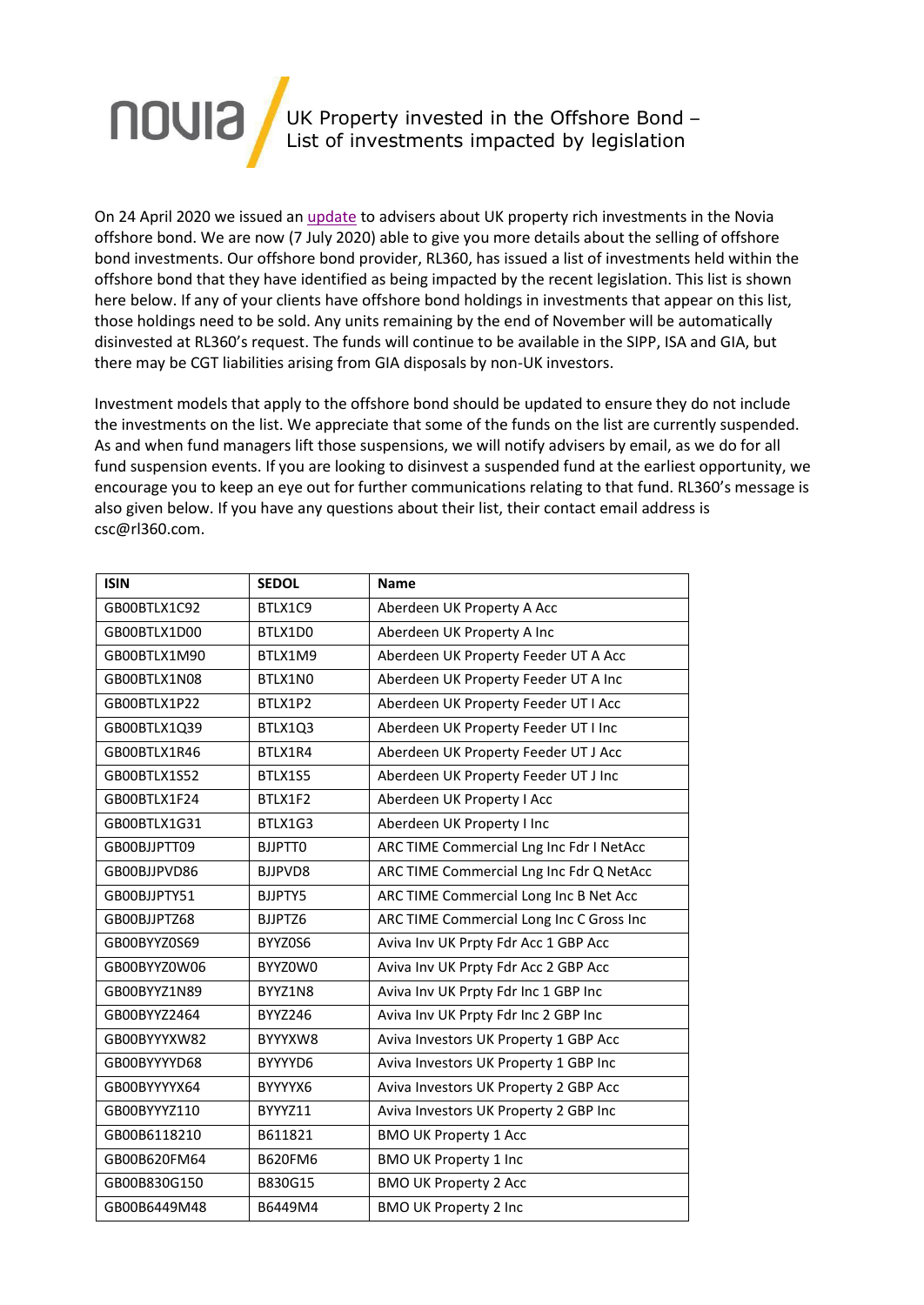| GB00BWZMHM55 | BWZMHM5        | <b>BMO UK Property Feeder 2 Acc</b>      |
|--------------|----------------|------------------------------------------|
| GB00BWZMHL49 | BWZMHL4        | BMO UK Property Feeder 2 Inc             |
| KYG1527A1022 | 9780441        | British Development Land Fund            |
| IM00B3K9N975 |                | IS UK Property GBP FR                    |
| GB00BP46GC27 | BP46GC2        | Janus Henderson UK Pty PAIF A Acc        |
| GB00BP46GD34 | BP46GD3        | Janus Henderson UK Pty PAIF A Inc        |
| GB00BYP82B13 | <b>BYP82B1</b> | Janus Henderson UK Pty PAIF Feeder A Acc |
| GB00BYP82996 | BYP8299        | Janus Henderson UK Pty PAIF Feeder A Inc |
| GB00BYP82D37 | BYP82D3        | Janus Henderson UK Pty PAIF Feeder I Acc |
| GB00BYP82C20 | <b>BYP82C2</b> | Janus Henderson UK Pty PAIF Feeder I Inc |
| GB00BP46GF57 | <b>BP46GF5</b> | Janus Henderson UK Pty PAIF I Acc        |
| GB00BP46GG64 | BP46GG6        | Janus Henderson UK Pty PAIF I Inc        |
| GB00BK6MJG80 | BK6MJG8        | Kames Property Inc Feeder(Acc) GBP B Acc |
| GB00BK6MJH97 | BK6MJH9        | Kames Property Inc Feeder(Inc) GBP B Inc |
| GB00BK6MJC43 | BK6MJC4        | Kames Property Income GBP B Gross Inc    |
| GB00BK6MJD59 | BK6MJD5        | Kames Property Income GBP B Net Acc      |
| GB00BK6MJF73 | BK6MJF7        | Kames Property Income GBP B Net Inc      |
| GB00BK35DX56 | BK35DX5        | L&G UK Property F Acc                    |
| GB00BLM78907 | <b>BLM7890</b> | L&G UK Property Feeder C Inc             |
| GB00BK35F622 | <b>BK35F62</b> | L&G UK Property Feeder F Acc             |
| GB00BK35F408 | <b>BK35F40</b> | L&G UK Property Feeder I Acc             |
| GB00BK35F390 | <b>BK35F39</b> | L&G UK Property Feeder I Inc             |
| GB00BK35F283 | <b>BK35F28</b> | L&G UK Property Feeder R Acc             |
| GB00BK35F176 | <b>BK35F17</b> | L&G UK Property Feeder R Inc             |
| GB00BK35DV33 | BK35DV3        | L&G UK Property I Acc                    |
| GB00BK35DT11 | BK35DT1        | L&G UK Property I Inc                    |
| GB00BK35DS04 | BK35DS0        | L&G UK Property R Acc                    |
| GB00BK35DR96 | BK35DR9        | L&G UK Property R Inc                    |
| GB00B8FSZ434 | B8FSZ43        | M&G Feeder of Property GBP A Acc         |
| GB00B8FWH509 | B8FWH50        | M&G Feeder of Property GBP A Inc         |
| GB00B7KL5730 | <b>B7KL573</b> | M&G Feeder of Property GBP D Acc         |
| GB00B7SX7S61 | <b>B7SX7S6</b> | M&G Feeder of Property GBP I Acc         |
| GB00B842HT59 | <b>B842HT5</b> | M&G Feeder of Property GBP I Inc         |
| GB00B8FVGB64 | B8FVGB6        | M&G Feeder of Property GBP R Acc         |
| GB00B8G41W07 | B8G41W0        | M&G Property Portfolio GBP A Acc         |
| GB00B8G9TT83 | B8G9TT8        | M&G Property Portfolio GBP A Inc         |
| GB00B89PNJ11 | B89PNJ1        | M&G Property Portfolio GBP D Acc         |
| GB00B8FQVP09 | B8FQVP0        | M&G Property Portfolio GBP D Inc         |
| GB00B8FYD926 | B8FYD92        | M&G Property Portfolio GBP I Acc         |
| GB00B89X8P64 | B89X8P6        | M&G Property Portfolio GBP I Inc         |
| GB00B89MXM58 | B89MXM5        | M&G Property Portfolio GBP R Acc         |
| GB00B896N165 | B896N16        | M&G Property Portfolio GBP X Inc         |
| GB00B8W39380 | B8W3938        | MGTS St Johns High Income Property Inc   |
| GB00B66HFJ00 | B66HFJ0        | Royal London Property A Acc              |
| GB00B8206385 | B820638        | Schroder UK Real Estate Fund Feeder Inc  |
| GB00B3DLGM45 | B3DLGM4        | Scottish Widows HIFML UK Property I      |
| GB00BYPHPB97 | BYPHPB9        | SLI UK Real Estate Acc Feeder Inst Acc   |
| GB00BYPHPD12 | BYPHPD1        | SLI UK Real Estate Acc Feeder P 1 Acc    |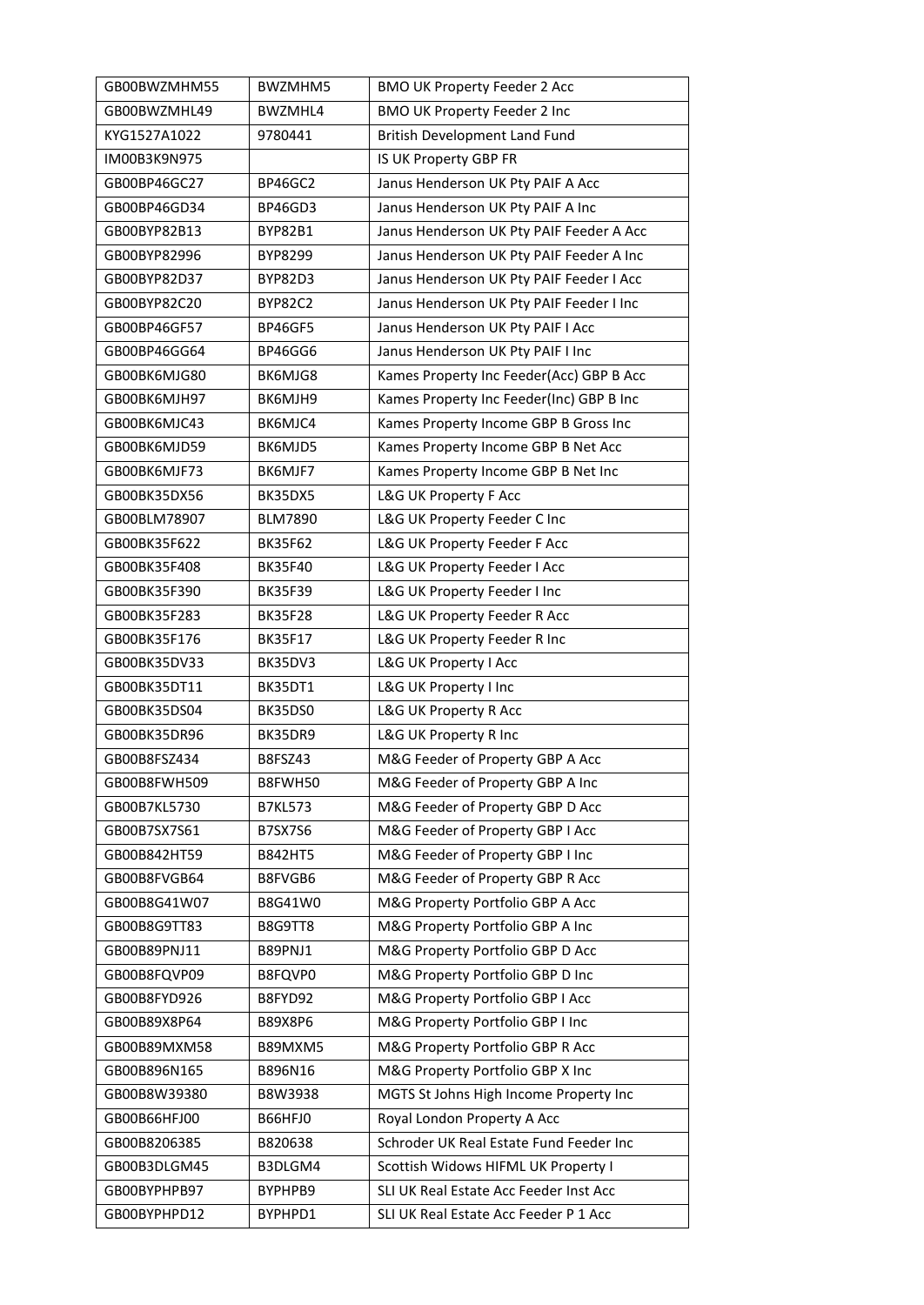| GB00BYPHP973 | BYPHP97        | SLI UK Real Estate Acc Feeder Ret Acc        |
|--------------|----------------|----------------------------------------------|
| GB00BYPHPK88 | BYPHPK8        | SLI UK Real Estate Inc Feeder Inst Inc       |
| GB00BZ008552 | BZ00855        | SLI UK Real Estate Inc Feeder Inst S Inc     |
| GB00BYPHPL95 | BYPHPL9        | SLI UK Real Estate Inc Feeder P 1 Inc        |
| GB00BYPHPJ73 | BYPHPJ7        | SLI UK Real Estate Inc Feeder Ret Inc        |
| GB00BJZ2TG29 | BJZ2TG2        | SLI UK Real Estate Institutional Acc         |
| GB00BYPHP536 | BYPHP53        | SLI UK Real Estate Platform 1 Acc            |
| GB00BYPHP643 | BYPHP64        | SLI UK Real Estate Platform 1 Inc            |
| GB00BJFL1522 | <b>BJFL152</b> | SLI UK Real Estate Retail Acc                |
| GB00BJFL1639 | <b>BJFL163</b> | SLI UK Real Estate Retail Inc                |
| GB00B1KHL374 | B1KHL37        | St James's Place Property Acc                |
| GB00B1KHL598 | B1KHL59        | St James's Place Property Inc                |
| GB00B0G26Q77 | B0G26Q7        | The Frontier Commercial Property             |
| GB00B0G26R84 | <b>BOG26R8</b> | The Frontier Commercial Property GBP Acc NAV |
| GB00B0G26T09 | <b>B0G26T0</b> | The Frontier Commercial Prpty GBPAcc NAV     |
| GB00BQ3G0Y06 | BQ3G0Y0        | Threadneedle UK Prpty Authrsd GBP InsAcc     |
| GB00BQ3G0Z13 | BQ3G0Z1        | Threadneedle UK Prpty Authrsd GBP Insinc     |
| GB00BQ1YHS94 | BQ1YHS9        | Threadneedle UK Prpty Authrsd Invmt IGA      |
| GB00BQ1YHT02 | BQ1YHT0        | Threadneedle UK Prpty Authrsd Invmt IGI      |
| GB00BQ1YHV24 | BQ1YHV2        | Threadneedle UK Prpty Authrsd Invmt INA      |
| GB00BQ1YHW31 | BQ1YHW3        | Threadneedle UK Prpty Authrsd Invmt INI      |
| GB00BQ1YHQ70 | BQ1YHQ7        | Threadneedle UK Prpty Authrsd Invmt RNA      |
| GB00BQ1YHR87 | BQ1YHR8        | Threadneedle UK Prpty Authrsd Invmt RNI      |
| GB00B9LVKM66 | B9LVKM6        | TIME Freehold Inc Authorised B Net Acc       |
| GB00B9LVL566 | B9LVL56        | TIME Freehold Inc Authorised D Net Inc       |
| GB00B932TK89 | <b>B932TK8</b> | TIME Freehold Inc Authorised F Net Acc       |
| GB00B9D84M33 | B9D84M3        | TIME Freehold Inc Authorised H Net Inc       |
| GB00B94RFB51 | B94RFB5        | TIME Freehold Inc Authrd Fdr I Net Acc       |
| GB00B94RFF99 | B94RFF9        | TIME Freehold Inc Authrd Fdr J Net Inc       |
| GB00B94RFG07 | B94RFG0        | TIME Freehold Inc Authrd Fdr K Net Acc       |
| GB00B44VX301 | B44VX30        | TM Home Investor B Retl Net                  |
| GB00B95VYK84 | B95VYK8        | TM Home Investor C Unbnd Gross               |
| GB00B95V2K41 | <b>B95V2K4</b> | TM Home Investor Feeder Retail Unbnd Acc     |

### **Message from RL360**

Dear Adviser,

### **RE: 'UK Property Rich' Collective Investment Vehicles**

This is a further communication in respect of the change in UK tax legislation that took effect from the 6 April 2019 and which applies to Non-Residents holding interests in UK Property Rich Collective Investment Vehicles (CIV's) .

**The following information is only relevant to Advisers with policy/plan owners who have exposure to funds deemed to be UK property Rich.**

**A list of those funds is provided at the end of this communication. Please note that this list reflects those funds which are held by RL360 policy/plan holders only.**

**If your client has an investment with another company, they may be linked to different funds which are also affected.**

**Where a policy/plan is not linked to any of the funds listed in this communication, NO further action is required in respect of the RL360 policy/plan.**